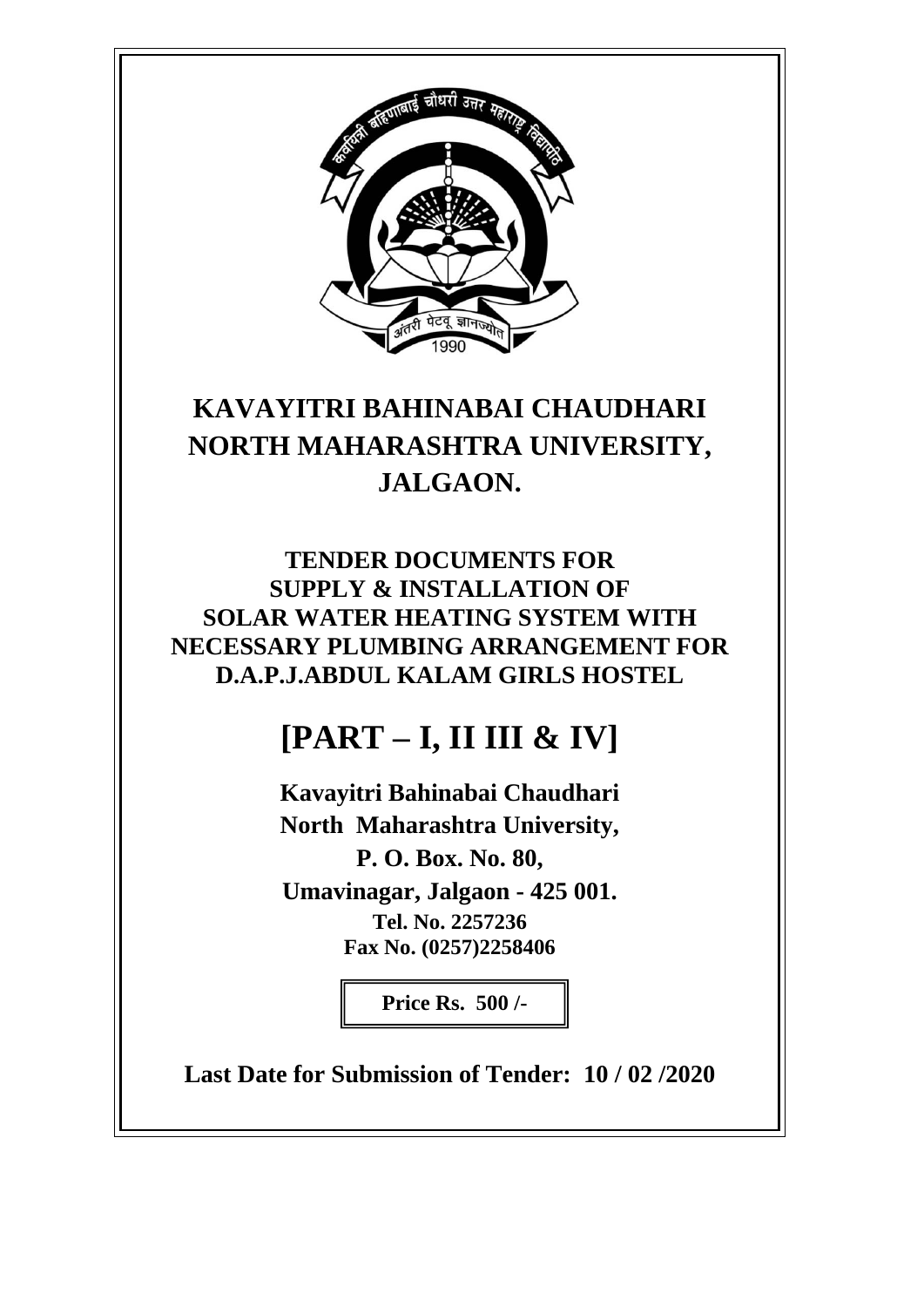#### **PART – I DETAILS OF THE TENDERER**

1) Name of the Supplier : 2) Mailing address : 3) Telephone and Email : 4) Constitution of the Company : 5) Experience in business : 6) Shop act Registration : (Attach Photo Copy) 7) \* Turnover for last three : Financial year [Attach certified copies of Trading, profit & loss & Balance sheet must be enclosed] 8) \* G.S.T. Registration No. : 9) \* Income Tax Registration No. : 10)\* Pan No.(Attach Photo Copy): 11)\* Sales Tax clearance certificate : (Upto 31/03/2019 attached 12)\* Annual Turnover Audited by Govt. Audit Dept. : 13)\* Valid Income Tax clearance : Certificate (Upto 31/03/2019) 14) Cost of Tender: ( D.D.No. & Date) 12) Name of the company of which : you are authorized dealer etc. (attested copy of certificate of authorized dealership must be

(For the items marked (\*) relevant documents must be enclosed.)

enclosed)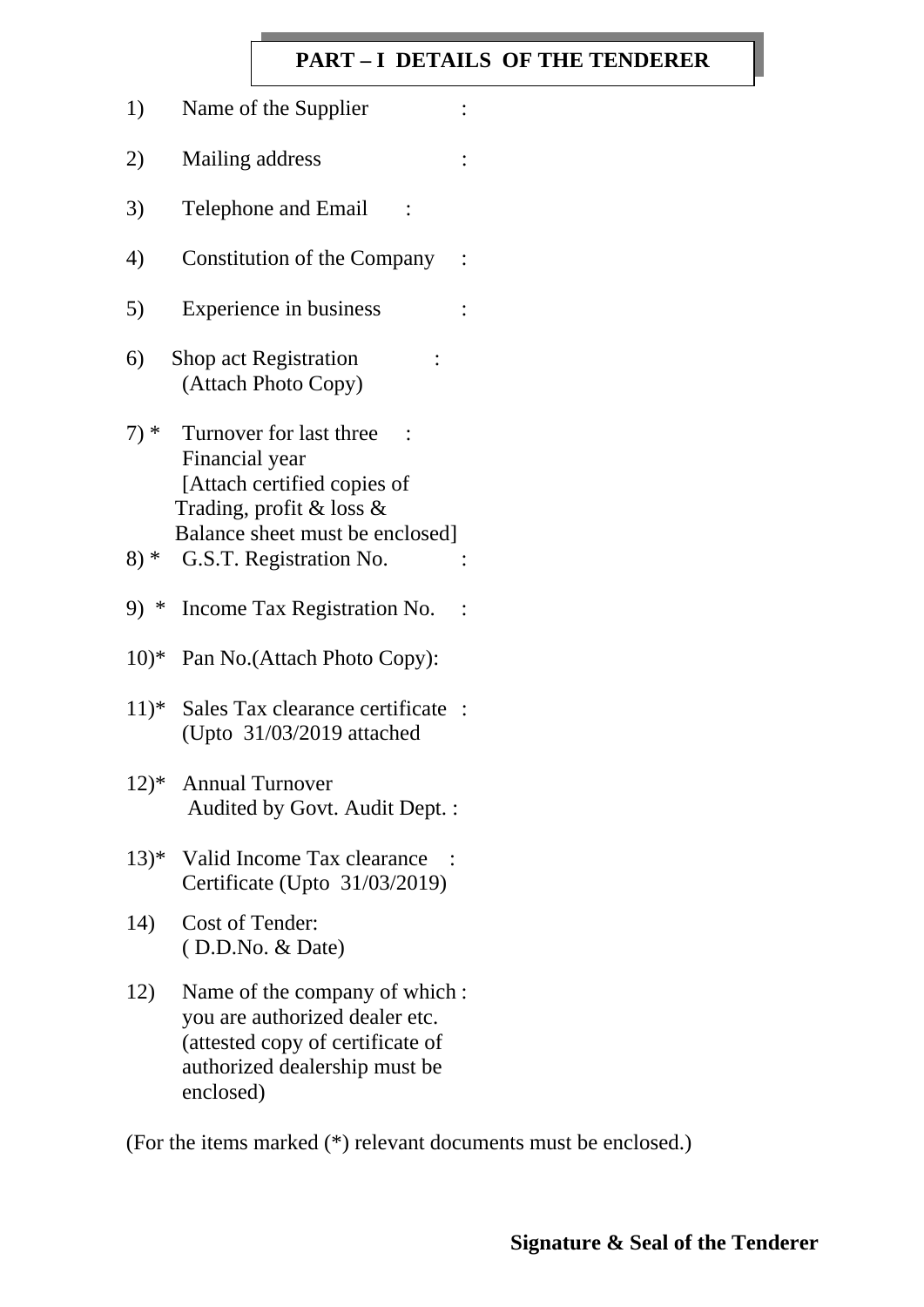# **KAVAYITRI BAHINABAI CHAUDHARI NORTH MAHARASHTRA UNIVERSITY,JALGAON**

## **POST BOX NO.80, UMAVINAGAR, JALGAON- 425 001**



#### **PART –II TECHNICAL,GENERAL AND COMMERCIAL CONDITIONS OF THE TENDER**

- 1) The tender is called for Supply and Installation of Solar Water Heating System With necessary plumbingarrangement.
- 2) **Earnest Money Deposit & Cost of Tender: -** Vendors are required to submit a Demand Draft of Nationalized/Scheduled Bank of **Rs.10,000/-(**Rs.Ten Thousand) as Earnest Money Deposit along with the tender. The Demand Draft must be drawn in favour of **The Finance & Account Officer, Kavayitri Bahinabai Chaudhari North Maharashtra University, Jalgaon'.** In addition to Earnest Money Deposit Vendor is required to give a demand draft of **Rs.500/**-(Rs. Five Hundred only) towards the cost of tender (non-refundable) along with the tender. Offers made without E.M.D. & Cost of Tender will be rejected. If the tenderer, whose tender is accepted, refuses to accept the order, the amount of E.M.D. will be forfeited. The demand drafts of E.M.D. & Cost of tender must be enclosed in Part- I
- 3) **Payment :-** 100% payment after satisfactory delivery and complete installation of Supply and Installation of Solar Water Heating System With necessary arrangement .

No part payment will be made.Rates quoted should be inclusive of G.S.T.freight, loading, unloading and insurance charges if necessary etc.

- 4) **Delivery Period :-**All material must be supplied within 30 Days from the date of receipt of purchase order.
- 5) **Terms of Delivery:** F.O.R. KBCNMU (Including G.S.T., and freight, insurance, Loading ,Unloading charges)
- 6) **Security Deposit :-** The successful tenderer will be required to pay 4% amount of total order value as security deposit. The security deposit will be forfeited in case the tenderer refuses to supply the ordered material or fails to supply the material within stipulated period and if the supplied materials are not as per specification mentioned in the order.
- 7) Telex, cable or facsimile offers will be rejected.
- 8) Tender offer must be valid for a period of 90 days after the date of opening of tender. Any offer failing short of the validity period is liable for rejection.
- 9) Provide technical data sheets/Literature /Product Brochure along with the tender offer.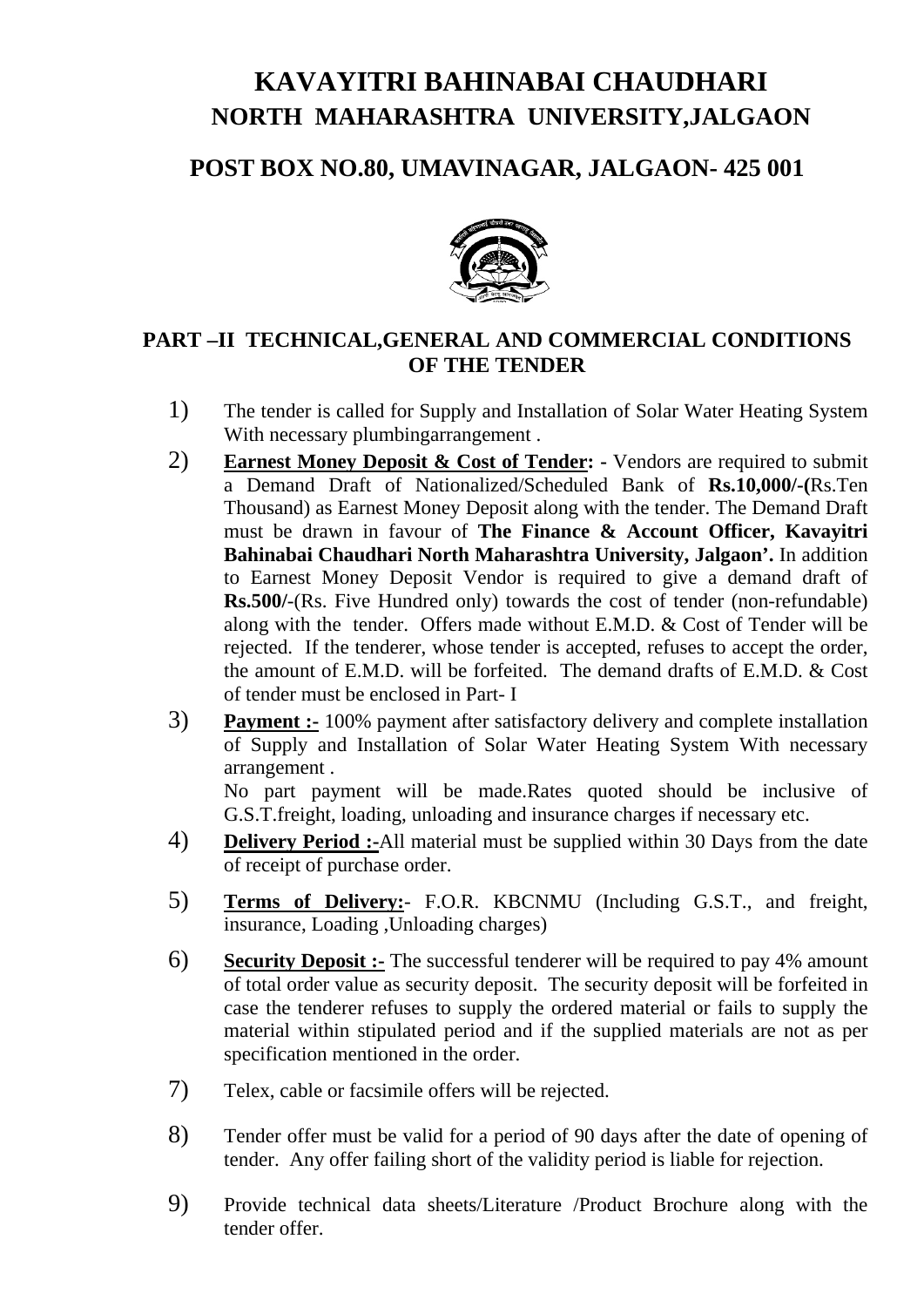- 10) All disputes are subject to Jalgaon Jurisdiction.
- 11) The University reserves the right to accept or reject any or all the tenders from any or all the parties without assigning reason thereof.
- 12) The tender is divided in Twoparts, i.e. Technical Bid and Financial Bid Technical Bid includes, Part I, II, and III. Financial Bid includes only Part IV only. Part-I Details ofthetenderer,Part-II General and Commercial Conditions of the tender,Part III Technical Bid,Part –IVCommercial bid. **The tenderer has to enclose Part I to III in one envelope and Part-IV in separate envelope.** Both envelopes should be submitted separately as Technical Bid and Financial Bid.
- 13) Tender offer should be complete in all respect and as per the format as prescribed by the university. Incomplete offers would not be entertained.
- 14) **Scope of Work** :
	- a) Final bill will be as per actual measurement after complete installation, while will increase or decrease as per actual measurement.
	- b) Civil work of masonry work /plumbing work is in scope of supplier's as directed by incharge.
- 15) Your tender should be along with the documents (i) Attested copy of the Latest Income Tax Clearance Certificate, (ii) Attested copy of Statements of Annual Accounts certified by Chartered Accountant (Profit & Loss Account and Balance sheet) of last three years to be enclosed along with Part- I.
- 16) The University reserves the right to delete/ increase/ decrease items from the schedule of requirement specified in the tender
- 17) Before quoting the rate of Tender kindly inspect the site
- 18) The last date for submission of sealed tender is **10/02/2020** during office hours i.e. from **10.00 AM to 17.40.PM. excluding Holidays.** Any tender offer received by the University after the deadline for submission of tender offer prescribed by us will be rejected and/ or returned unopened to the tenderer. The University will not be responsible for tenders received late due to postal or any other type of delay.

Place :-Jalgaon. (Dr.V.V.Katdare) Date :-30/01/2020 **Finance & Accounts Officer** 

Signature & Seal of Vendor inToken of acceptance of all Terms & Conditions of tender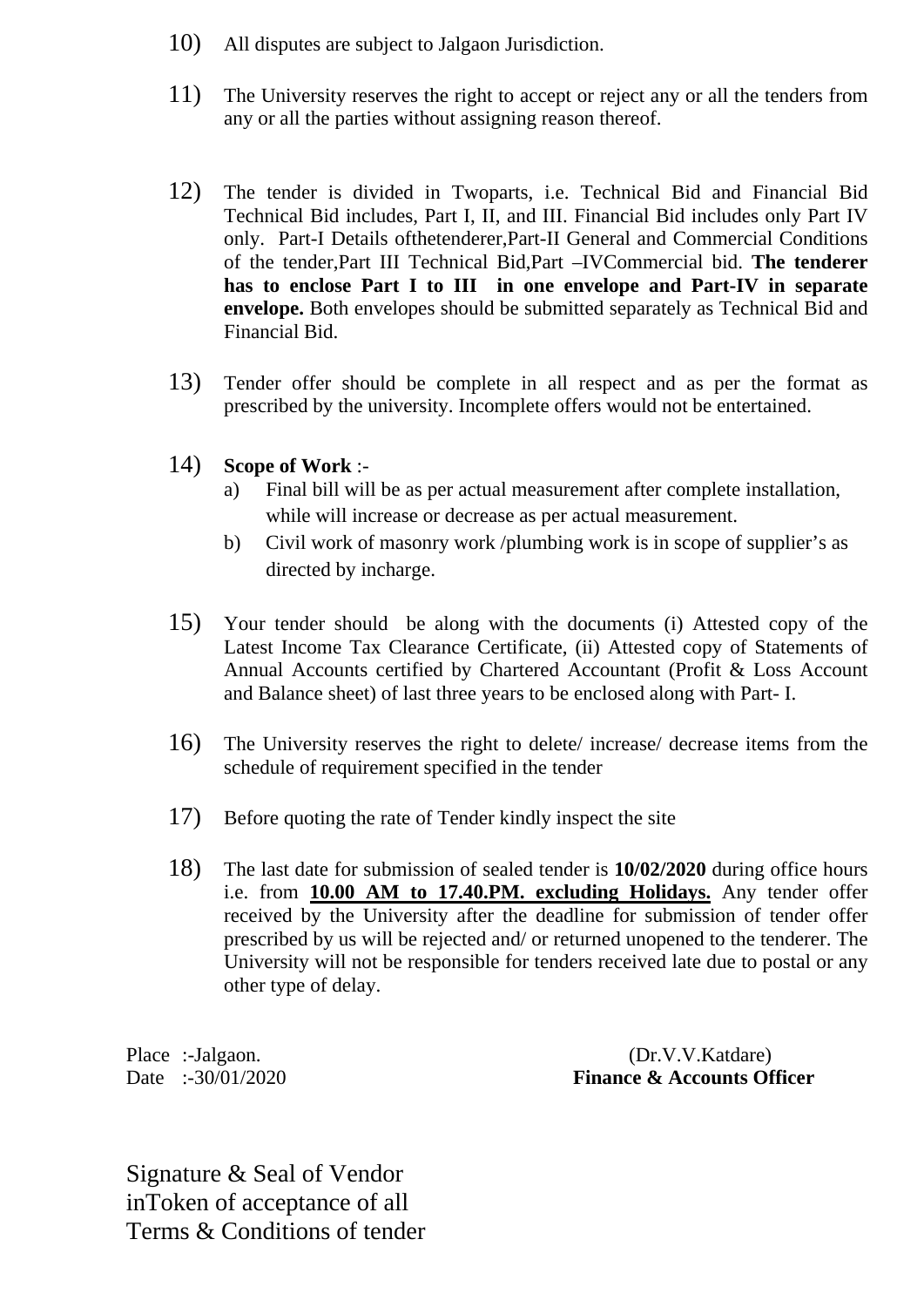## **PART – III TECHNICAL BID**

#### **( Schedule of Requirement)**

**Date – 30/01/2020** 

| SR.<br>NO    | <b>NAME OF ITEM</b>                                                                                                                                                                                                                                                                                                                                                     | <b>UNIT</b> | Capacity                                    | <b>REMARK</b> |
|--------------|-------------------------------------------------------------------------------------------------------------------------------------------------------------------------------------------------------------------------------------------------------------------------------------------------------------------------------------------------------------------------|-------------|---------------------------------------------|---------------|
| $\mathbf{1}$ | Supply & Installation of solar water<br>Heating system (ETC) with necessary<br>Tube protection (Cover with M.S.wire<br>mesh)<br>Capacity 500 LPD M.S. Tank<br>With Internal sand blasting.<br>$\bullet$<br><b>Coating corrocoat high</b><br>performance glass flake<br>coating.<br>thickness dish end 3.0mm &<br>shall thick 3.0mm<br>or                                | $\Omega$ 4  | <b>500LPD</b><br><b>M.S.</b><br><b>Tank</b> |               |
| 2            | Supply & Installation of solar water $\theta$ 4<br>Heating system (ETC) with necessary<br>Tube protection (Cover with M.S.wire<br>mesh)<br>Capacity 500 LPD S.S. Tank<br>$\bullet$<br>With Internal sand blasting.<br>$\bullet$<br><b>Coating corrocoat high</b><br>$\bullet$<br>performance glass flake<br>coating.<br>thickness dish end 2.0mm &<br>shall thick 2.0mm |             | <b>500LPD</b><br><b>S.S.</b><br><b>Tank</b> |               |

 **Signature & Seal of the Tenderer**